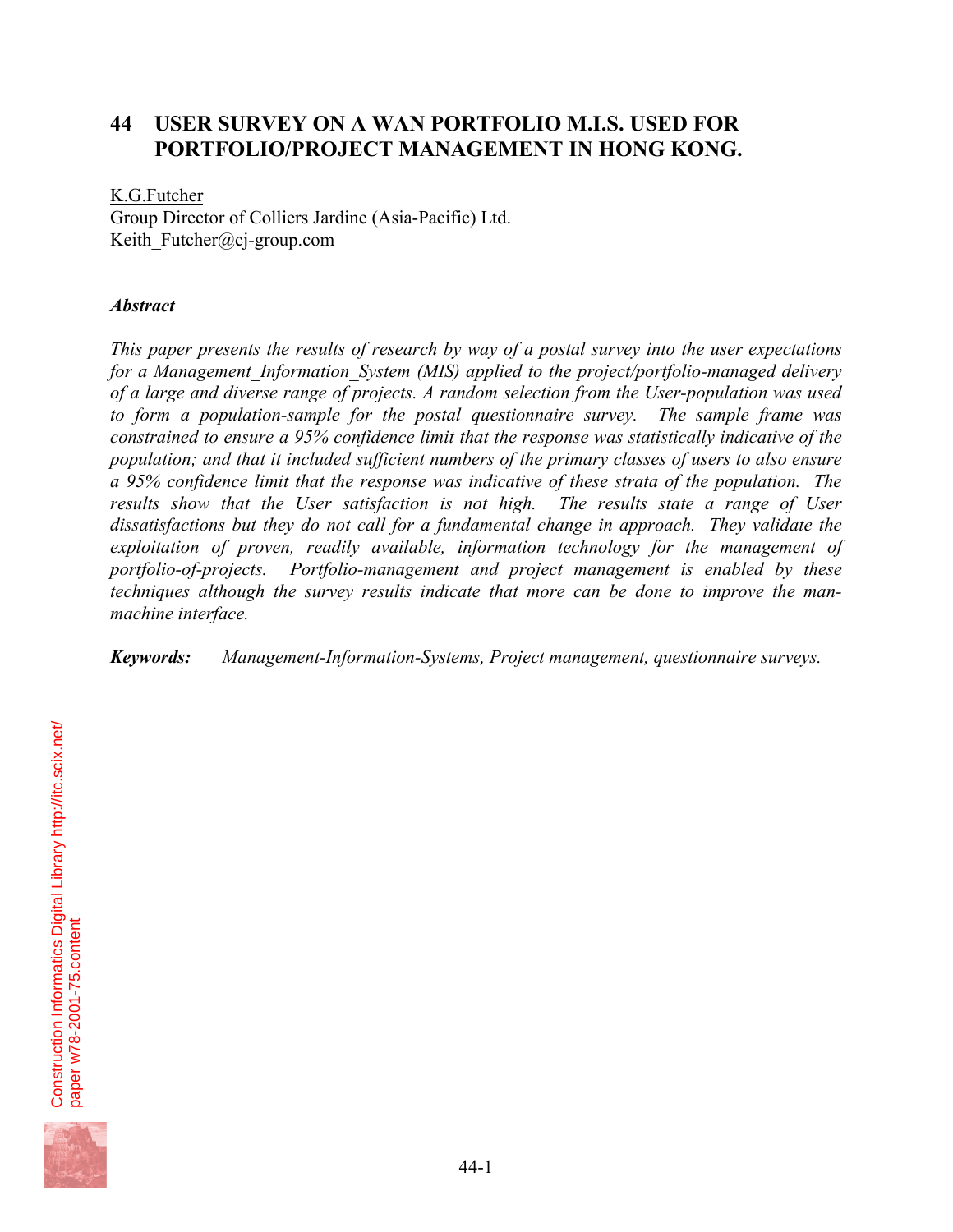## **RESEARCH ENVIRONMENT**

In 1998, the Works Bureau of the Government of Hong Kong undertook objective measurement of the extent that it's MIS, called the Public Works\_Management System (PW\_MS), contributed to the successful project and portfolio management of its large and diverse portfolio of more than two thousand public works projects. The earlier, fast track, implementation of the PW\_MS was part of a revitalised approach to the management of the HKGSAR's large programme of public works. (Futcher and Rowlinson, 1996). The works Bureau wanted assurance that it performed well in this role. The PW\_MS is complicated but largely complies with the model proposed by Cleland and King (1986) for an MIS that serves concurrently as a project management tool and for the management to portfolios-of-projects as a whole. With this in mind, Table 1 describes in simple terms the elements of project data held within the PW\_MS for each project. It also retains the data of completed projects for legacy purposes.

The Public-Works-Programme (PWP) managed by the PW\_MS is a rolling-programme of projects that includes up to seventy-two types of public infrastructure. The projects within the PWP vary according to the policies of the HKGSAR and the consequent demand for infrastructure but the scale of the portfolio is sufficiently large to ensure that it has great diversity. Table 2 lists some of the attributes of the PWP at March 31, 1999. (Director of Accounting Services, 1998)

| Data attribute                   |        | <b>Description</b>                                      |  |
|----------------------------------|--------|---------------------------------------------------------|--|
| Project<br>ownership<br>and      | $\Box$ | Policy Secretary <i>i.e.</i> , Client;                  |  |
| associated attributes            | $\Box$ | Head of expenditure;                                    |  |
|                                  | $\Box$ | Category of work;                                       |  |
|                                  | $\Box$ | Government Policy Area;                                 |  |
|                                  | $\Box$ | Works Department;                                       |  |
|                                  | $\Box$ | Stage of development;                                   |  |
|                                  | $\Box$ | Long and short title;                                   |  |
|                                  | $\Box$ | Project status i.e., 'unplanned, planned, finished;     |  |
|                                  | $\Box$ | District Land Office involved.                          |  |
| Up-to-date approved/ baseline    | $\Box$ | a statement of the approved scope of works,             |  |
| plan for the delivery of each    | $\Box$ | the date for the planned upgrade in funding status      |  |
| PWP project                      | $\Box$ | the date of approval by the Finance Committee;          |  |
|                                  | $\Box$ | the date for the planned completion of the works,       |  |
|                                  | $\Box$ | the latest approved cashflow for the project,           |  |
|                                  | $\Box$ | the approved budget for the project.                    |  |
| Up-to-date forecast plan for the | $\Box$ | a 'work-schedule' for all the activities in the project |  |
| delivery of the project          | $\Box$ | A cashflow of forecast expenditure [probably at         |  |
|                                  |        | variance to the latest approved cashflow].              |  |
| <b>Actual</b> cost and times     | $\Box$ | Up-to-date record of actual expenditure; and            |  |
|                                  | $\Box$ | Up-to-date record of actual work done against the       |  |
|                                  |        | work schedule activities                                |  |
| Land                             | □      | Up-to-date record of the land requirements              |  |
| Contacts/communication           | $\Box$ | Up-to-date record of the names and contact details of   |  |
|                                  |        | the works department staff dealing with the project at  |  |
|                                  |        | various management levels                               |  |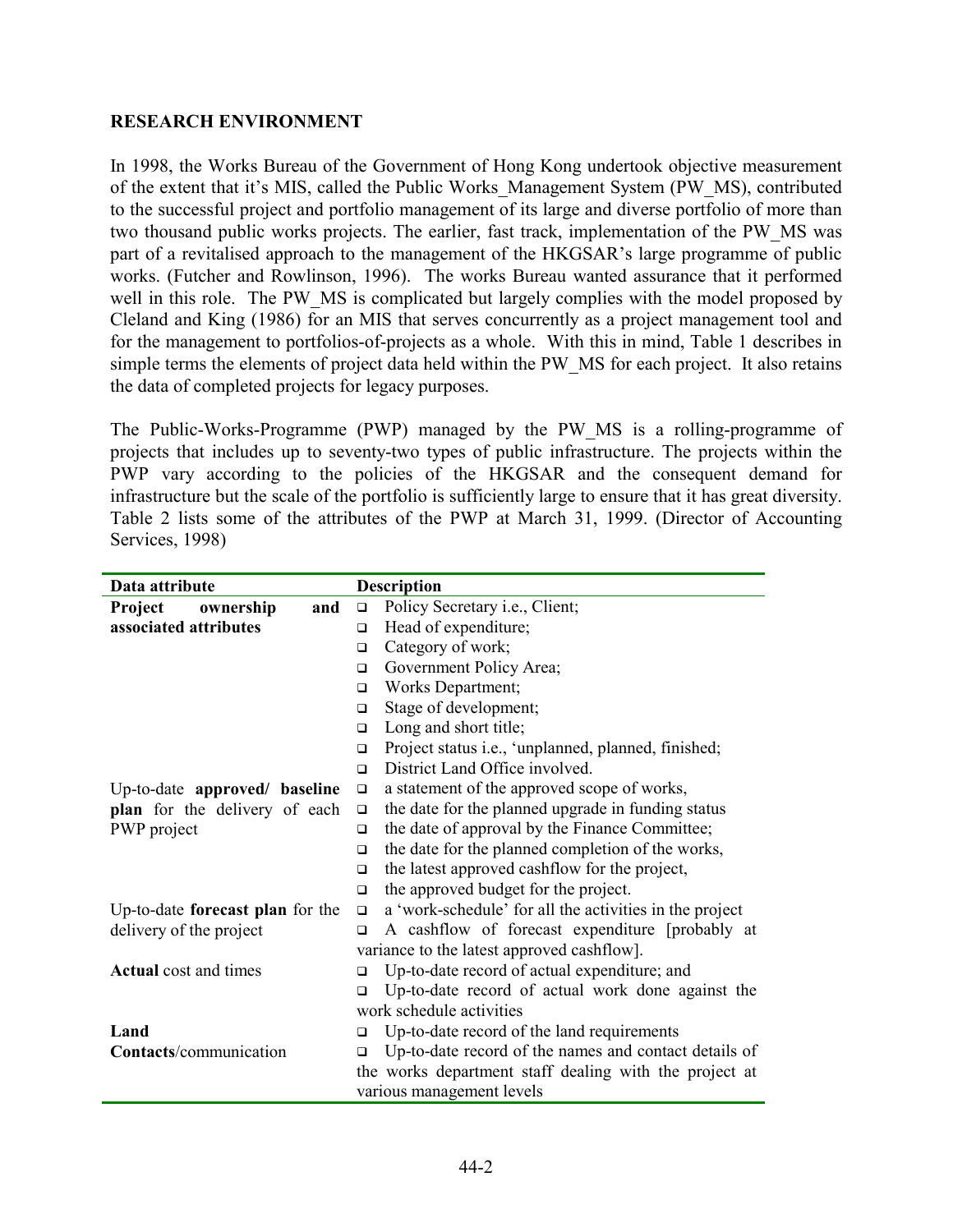|                              | $\Box$ up-to-date record of the names and contact details of |  |  |  |  |  |  |  |
|------------------------------|--------------------------------------------------------------|--|--|--|--|--|--|--|
|                              | the contractor/consultant staff dealing with the project at  |  |  |  |  |  |  |  |
|                              | various management levels                                    |  |  |  |  |  |  |  |
| Diary/notebook               | $\Box$ up-to-date free format text record of what is         |  |  |  |  |  |  |  |
|                              | happening on the project in the form of an electronic        |  |  |  |  |  |  |  |
|                              | diary which is split into a number of topic sections, such   |  |  |  |  |  |  |  |
|                              | as: Critical actions/key decisions; Cost/funding;            |  |  |  |  |  |  |  |
|                              | Construction; Deflation or MOD prices; Design;               |  |  |  |  |  |  |  |
|                              | Environmental; Executive summary; Policy/client;             |  |  |  |  |  |  |  |
|                              | Project scope; Progress summary; upgrading; Project          |  |  |  |  |  |  |  |
|                              | scope; Statutory procedures; Works related/technical.        |  |  |  |  |  |  |  |
| Baseline control audit trail | a sequential record of all the approved changes made         |  |  |  |  |  |  |  |
|                              | to the approved baseline in terms of cashflow, upgrade       |  |  |  |  |  |  |  |
|                              | dates and scope of works.                                    |  |  |  |  |  |  |  |

|  | Table 1 Description of project data recorded within the PW_MS. |  |
|--|----------------------------------------------------------------|--|
|  |                                                                |  |

| <b>PWP at 31 March, 1998</b> | <b>Values</b>                                            |
|------------------------------|----------------------------------------------------------|
| No projects                  | 886 No. – cashflow statistics are:<br>$\bullet$          |
|                              | Expenditure per annum per project,                       |
|                              | High<br>$=$ HKD 510<br>million                           |
|                              | million<br>$=$ HKD $< 0.1$<br>Low                        |
|                              | $Median = HKD 3.4$<br>million                            |
|                              | million<br>$=$ HKD $< 0.1$<br>Mode                       |
|                              | $=$ HKD 19.9<br>million<br>Mean                          |
|                              | million<br><b>SD</b><br>$=$ HKD 48                       |
|                              | Budgets statistics per project;                          |
|                              | $=$ HKD 10,990<br>million<br>High                        |
|                              | million<br>$=$ HKD 3.3<br>Low                            |
|                              | million<br>$Median = HKD 98$                             |
|                              | Mode = $HKD$ 32<br>million                               |
|                              | million<br>$=$ HKD 360<br>Mean                           |
|                              | <b>SD</b><br>$=$ HKD 856<br>million                      |
| Diversity of projects        | 48 out of 72 categories of infrastructure                |
|                              | 10 most frequent categories of infrastructure are:       |
|                              | 137<br>No<br>Civil Eng – Land development                |
|                              | N <sub>0</sub><br>Roads<br>119                           |
|                              | 78<br>N <sub>o</sub><br>Environment – sewerage           |
|                              | 62<br>N <sub>o</sub><br>Fresh water supply               |
|                              | 61<br>N <sub>0</sub><br>Secondary schools                |
|                              | 55<br>N <sub>0</sub><br>Primary schools                  |
|                              | Civil Eng - drainage and erosion<br>36<br>N <sub>0</sub> |
|                              | Fresh/salt water supply<br>33<br>N <sub>0</sub>          |
|                              | 27<br>N <sub>o</sub><br>Tertiary education               |
|                              | 25<br>N <sub>o</sub><br>Environment - refuse disposal    |
| Diversity of Clients         | 16 Clients. Nos projects for 10 most active Clients;     |
|                              | 233<br>N <sub>0</sub><br>Planning, Env't, Lands Bureau   |
|                              | 147<br>No<br><b>Works Bureau</b>                         |
|                              | 139<br>N <sub>0</sub><br><b>Transport Bureau</b>         |
|                              | 132<br>No<br>Education & Manpower Bureau                 |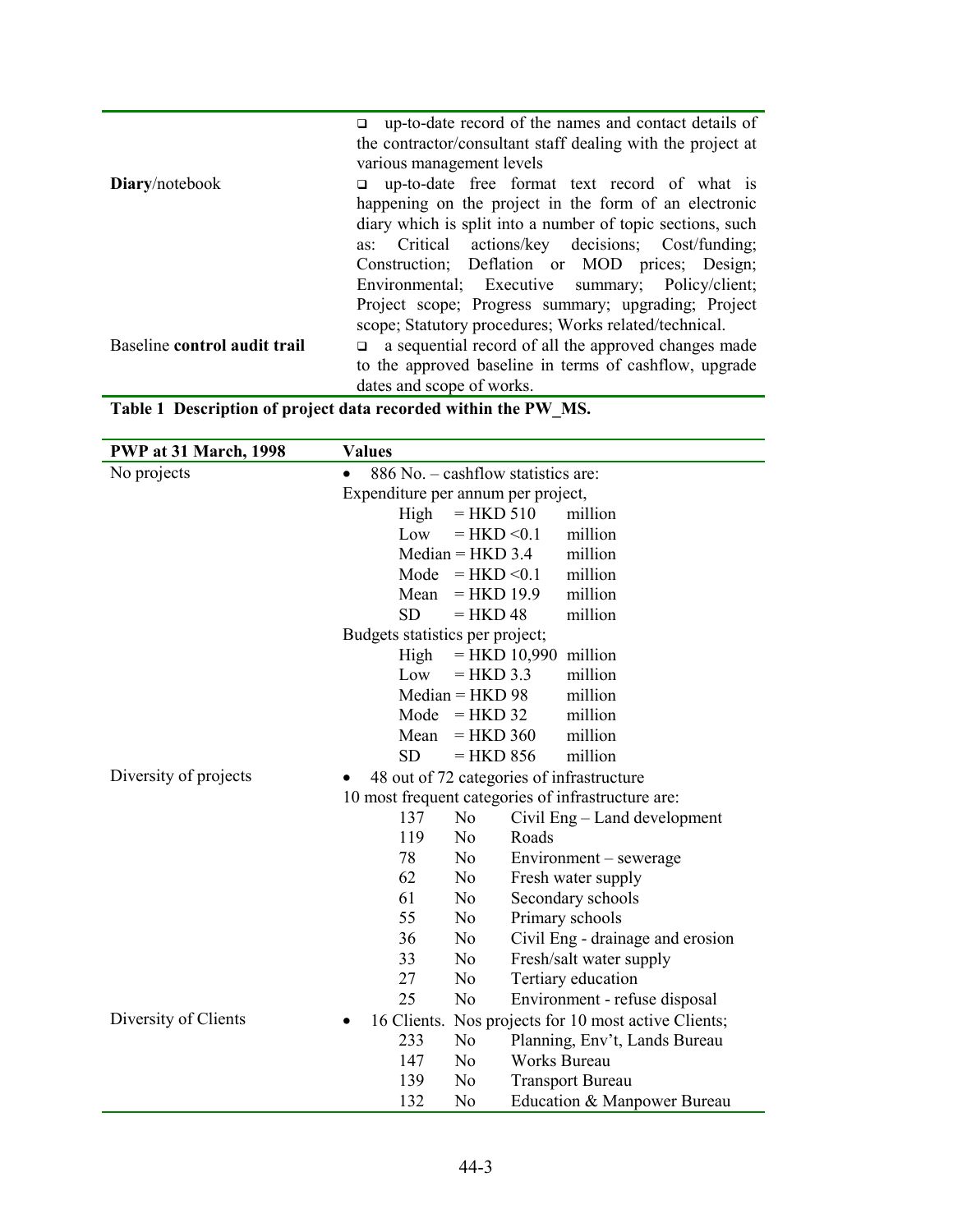|                 |    |             | 42  | N <sub>0</sub> | Housing Bureau                                 |
|-----------------|----|-------------|-----|----------------|------------------------------------------------|
|                 |    |             | 41  | N <sub>0</sub> | <b>Security Bureau</b>                         |
|                 |    |             | 41  | N <sub>0</sub> | Home Affairs Bureau                            |
|                 |    |             | 36  | N <sub>0</sub> | Health and Welfare Bureau                      |
|                 |    |             | 22  | N <sub>0</sub> | Economic Services Bureau                       |
|                 |    |             | 15  | No             | <b>Treasury Bureau</b>                         |
| Diversity       | of | Controlling |     |                | 10. Nos projects for Controlling Officers are; |
| <b>Officers</b> |    |             | 307 | N <sub>0</sub> | Director Architectural Services                |
|                 |    |             | 199 | N <sub>0</sub> | <b>Director Territory Development</b>          |
|                 |    |             | 105 | N <sub>0</sub> | Director of Highways                           |
|                 |    |             | 95  | N <sub>0</sub> | Director of Drainage Services                  |
|                 |    |             | 92  | N <sub>0</sub> | Director of Water Supply                       |
|                 |    |             | 34  | N <sub>0</sub> | Director of Home Affairs                       |
|                 |    |             | 31  | N <sub>0</sub> | Director of Civil Engineering                  |
|                 |    |             | 21  | N <sub>0</sub> | Director of Environment                        |
|                 |    |             | 2   | No             | Secretary for Works                            |

**Table 2 Statistical indicators of the diversity of the PWP at March 1998 for the financial year 1998-1999.** 

In 1991-92, the year before the implementation of the PW\_MS, the total expenditure on PWP projects was on 1,224 mutually exclusive infrastructure projects. The planned annual expenditure on these projects was US\$ 2,536 million but the audited expenditure was US\$ 1,378 million. (Director of Accounts, 1992) This under-expenditure of forty-six percent of the funds approved for expenditure i.e., an 'outturn-variance' of US\$ 1,159 million was unacceptable to the HKGSAR. They reacted quickly to implement new management arrangements including the introduction of the PW\_MS to help achieve better control of the PWP portfolio. The was not easy to do, the delivery process for publicly-funded infrastructure depends on a highly differentiated public works organisation in which each of the public works departments has different staffing levels, workloads, locations, and each undertake different types of work. The PW MS is used as a management tool to integrate this highly differentiated delivery organisation.

By comparison, five years later after implementation of the PW\_MS - in 1997-98 – the total expenditure on the PWP was on 1,048 mutually exclusive projects. The planned annual expenditure on these projects was US\$ 2,486 million but the audited expenditure was HK\$ 2,351 million (Director of Accounts, 1998). This was an improved performance with underexpenditure of twenty-two percent of the funds approved for expenditure i.e., a lesser 'outturnvariance' of US\$ 681 millions compared to US \$ 1,159 million in 1991-92. Irrespective of this apparent benefit derived in part from the PW\_MS: in 1998, the Secretary for Works of the HKG SAR requested an objective appraisal of the PW\_MS to determine:

- the extent that the PW\_MS was successfully used for the management of individual projects;
- the extent that the PW\_MS was successfully used to help manage the portfolios-of-projects overall;
- the extent that other means of data collection and reporting are used for both of these functions; and,
- to identify the requirements for an improved MIS.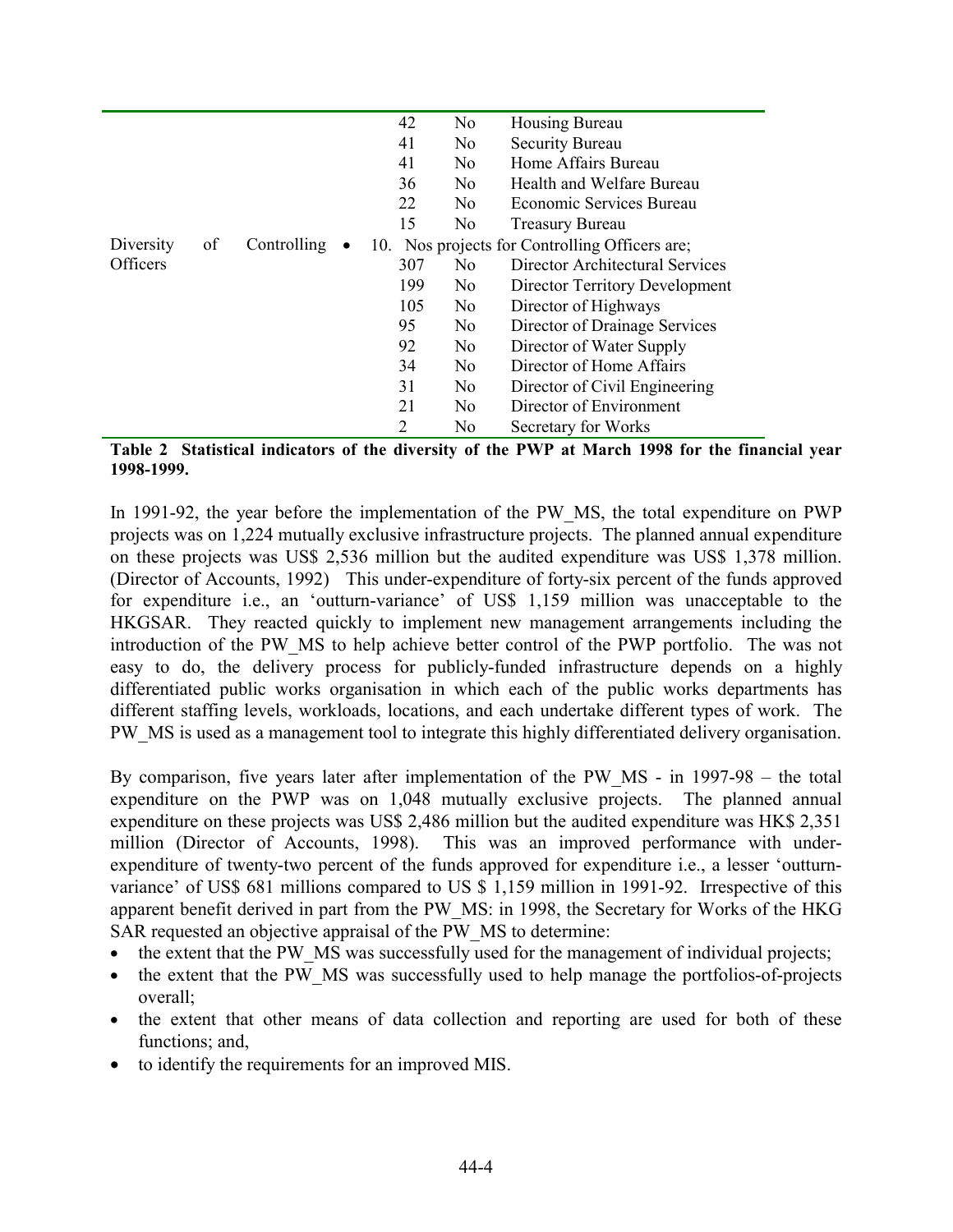He agreed to a postal survey to get qualitative answers to these questions but he insisted on it being achieved with as little effort as possible on the part of the respondents.

# **POSTAL SURVEY OF USERS OF THE PW\_MS**

## **Population-sample**

The population is taken from the list of authorised users registered within the PW\_MS. These are individuals who have a functional role in the delivery of the public works projects. For example, project managers and their support staff, are trained for data-entry and the interactive use of the PW MS to plan, monitor, and provide forecasts on their projects. Programme Managers are trained in the interactive use of the PW\_MS to obtain status reports on projects, and on a portfolio-of-projects.

The data on the population of works-department authorised users of the PW\_MS users was provided by the Public Works Administration Unit, of the Works Bureau, in January 1999 after a check to ensure it was up-to-date. The population for the survey is 584 unique authorised users of the PW\_MS employed within the works departments of the public works organisation. This overall population can be separated into two user classes: programme managers, and project managers. The attributes of the population supplied by the Works Bureau are listed in Table 3.

| Data attribute  | Comment                                            |  |  |  |  |
|-----------------|----------------------------------------------------|--|--|--|--|
| User Class Code | Unique character code string for one               |  |  |  |  |
|                 | of 24 types of user class.<br>The                  |  |  |  |  |
|                 | combination number is made of:                     |  |  |  |  |
|                 | (a) prefix to denote role:                         |  |  |  |  |
|                 | $HQ$ = works dept headquarters role                |  |  |  |  |
|                 | $PGM = programme$ manager role                     |  |  |  |  |
|                 | $PJM = project$ manager role.                      |  |  |  |  |
|                 | (b) suffix to denote works department              |  |  |  |  |
|                 | $\textit{ARCHS} = \textit{architectural services}$ |  |  |  |  |
|                 | $EED = civil$ engineering services                 |  |  |  |  |
|                 | $DSD = drainage$ services                          |  |  |  |  |
|                 | $EPD = environmental$ services                     |  |  |  |  |
|                 | $HAD = home$ affairs                               |  |  |  |  |
|                 | $HYD = highways$                                   |  |  |  |  |
|                 | $TDD = territory$ development                      |  |  |  |  |
|                 | $WSD = water$ supplies                             |  |  |  |  |
| Individual name | Full name                                          |  |  |  |  |
| Initials        | Given name initials                                |  |  |  |  |
| Dept/Div        | Organisational address suitable for                |  |  |  |  |
|                 | internal distribution of mail                      |  |  |  |  |
| Post            | Organisational position/grade                      |  |  |  |  |
| Telephone       |                                                    |  |  |  |  |
| Fax             |                                                    |  |  |  |  |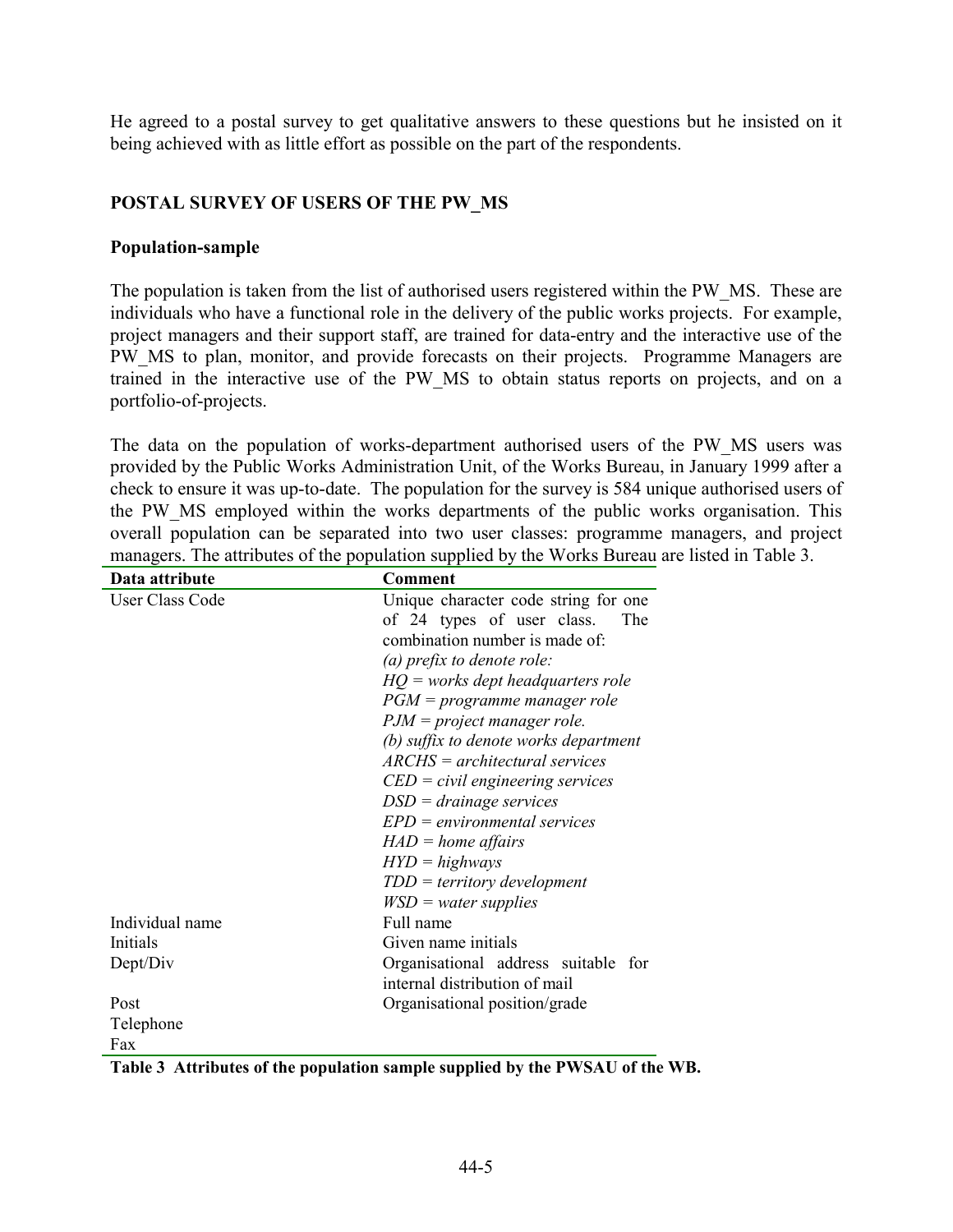| <b>Userclass</b> | No             | <b>Userclass</b> | N <sub>0</sub> | <b>Userclass</b> | N <sub>0</sub> |  |  |
|------------------|----------------|------------------|----------------|------------------|----------------|--|--|
| <b>HQARCHS</b>   |                | <b>PGMARCHS</b>  | $\overline{2}$ | <b>PJMARCHS</b>  | 13             |  |  |
| <b>HQCED</b>     | 4              | <b>PGMCED</b>    | 4              | <b>PJMCED</b>    | 68             |  |  |
| <b>HQDSD</b>     | 13             | <b>PGMDSD</b>    |                | <b>PJMDSD</b>    | 86             |  |  |
| <b>HQEPD</b>     | $\overline{4}$ | <b>PGMEPD</b>    | 5              | <b>PJMEPD</b>    | 39             |  |  |
| <b>HQHAD</b>     | 2              | <b>PGMHAD</b>    | $\theta$       | <i>PJMHAD</i>    | O              |  |  |
| <b>HQHYD</b>     | 3              | <b>PGMHYD</b>    | 9              | <b>PJMHYD</b>    | 128            |  |  |
| <b>HQTDD</b>     | 8              | <b>PGMTDD</b>    | $\overline{c}$ | <b>PJMTDD</b>    | 78             |  |  |
| <b>HOWSD</b>     |                | <b>PGMWSD</b>    |                | <b>PJMWSD</b>    | 110            |  |  |

The numbers in each of the user classes are listed in Table 4.

**Table 4 The Population in terms of numbers in each Userclass.** 

A random selection from the population was used to form a population-sample for the postal questionnaire survey that satisfied the requirement for a minimum but representative input from the population. The sample frame was constrained to the following criterion:

- The sample-size should provide a 95% confidence limit that it represents the response of the population;
- The sample size should include sufficient numbers of the 'HO/PGM' class to provide a 95% confidence limit that it represents the response for that strata of the population;
- The sample size should include at least 10% of numbers of each of the works department PJM strata.

A stratified random sampling technique described by Hoinville (1977), and Sinclair (1975) was used to select the respondents from the HQ/PGM population strata and also the PJM population strata. Fellows and Liu (1997), and Easterby et al (1991) advise how the population sample size can be calculated to achieve a desired level of confidence so that the results obtained from the population-sample are representative of the population. This assumes prior knowledge of the statistical parameters of the population but these were unknown in this case. However, Easterby et al, suggests a heuristic in formula (1) for estimating the sample size needed to give the required number of responses to a question, assuming well-balanced responses.

n = P(100-P)/E2 …………………..(1) *where:* 

*n = is the sample size required.* 

*P = is the percent occurrence of the state/condition.*

*E = is the maximum error required.*

There was no prior work that had established confidence in the probable outcome for this survey, so a 95% confidence level was adopted. Substituting an evens occurrence in (1) gives the greatest value for n. Using Easterby's suggested formula for 'finite population correction' (2), 'n' can be adjusted to account for the size of the population or the population strata.

n1 = n/(1+(n/N))…………………..(2) *where: n = is the sample size from (1).*   $N =$  *is the total population size (63No. HO/PGM strata; 521 No. PJM strata).*  $n^1 =$  *is the sample size required.*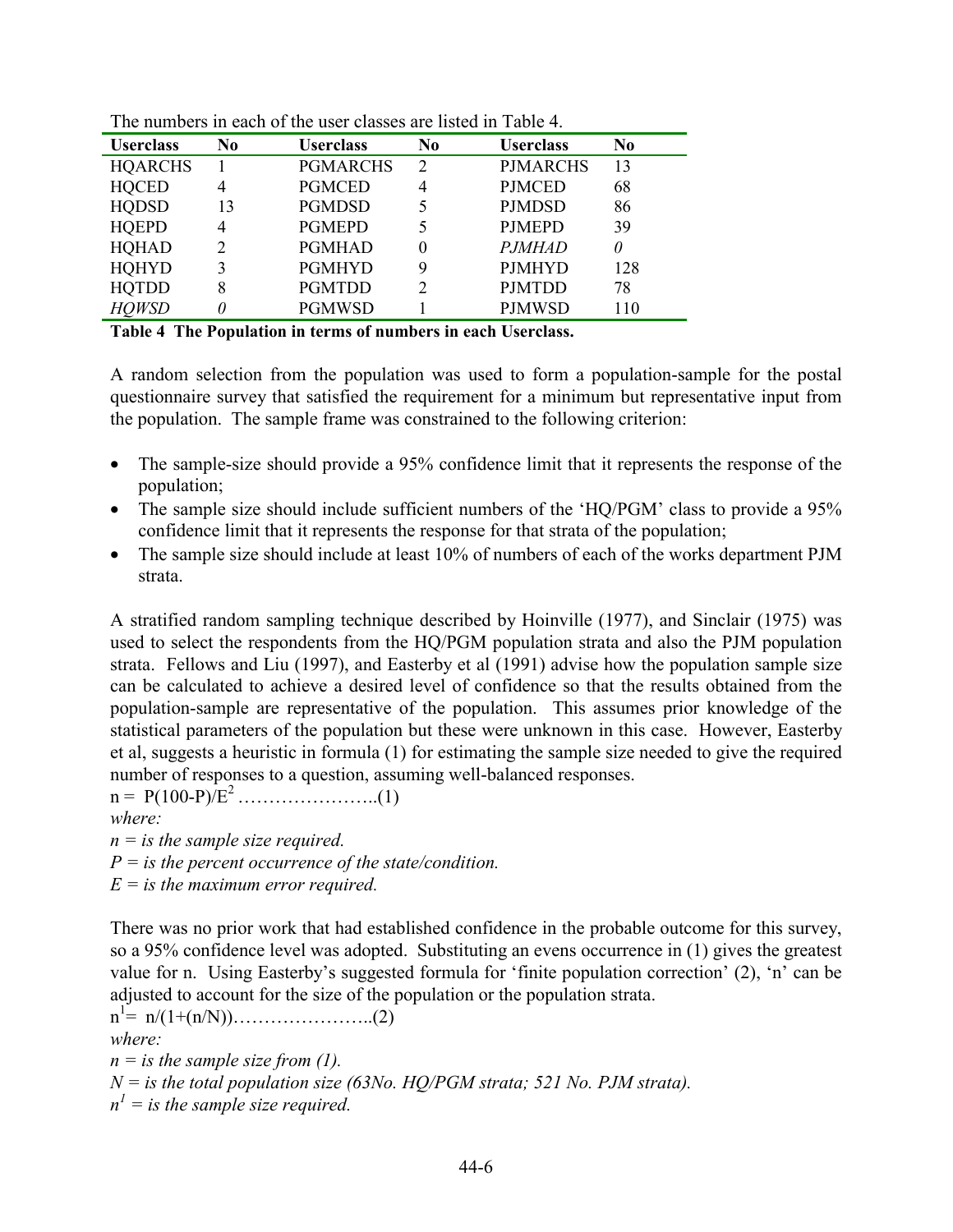From (2), the calculated random-sample to be taken from the HQ/PGM and the PJM stratum are thirty-eight numbers and eighty-four numbers respectively. This does not take into account any bias introduced by a reduced response caused by staff changes, misdirected mailing, or a reluctance to participate. An arbitrary fifty-percent response rate is assumed resulting in a proposed population-sample comprising a census of the HQ/PGM strata and a random-sample of one hundred and sixty eight of the PJM strata. A simple-random-sample of the PJM strata of the population was generated using the random-number feature of Microsoft Excel software. The attributes of the derived population-sample are listed in Table 5.

| <b>Population Strata</b> | Numbers in population-sample                                 |
|--------------------------|--------------------------------------------------------------|
| HQ/PGM                   | 63 No. (100% of the population strata)                       |
| <b>PJM</b>               | 168 No.                                                      |
|                          | $\text{ARCH} = 5 \text{ No.}$ (38% sub-strata)<br>□          |
|                          | $\text{CED} = 20 \text{ No.} (29\% \text{ sub-strata})$<br>□ |
|                          | $DSD = 31$ No.(36% sub-strata)<br>□                          |
|                          | $EPD = 14$ No. (36% sub-strata)                              |
|                          | $HAD = 0$ No. (no sub-strata)<br>□                           |
|                          | $HYD = 39$ No. (30% sub-strata)<br>□                         |
|                          | $TDD = 27$ No. (35% sub-strata)<br>□                         |
|                          | $WSD = 32$ No. (29% sub-strata)<br>□                         |

**Table 5 Attributes of the population-sample** 

#### **Questionnaire**

The questionnaire was constructed using the mind-mapping and hierarchical breakdown analysis methods of Buzan (1995). The individual questions were developed from this beginning using the guidelines of Sinclair, Wright and Barnard (1975), Oppenheim (1966) and Hoinville. This was to ensure a consistent form of query, and consistency in the data so that it is suitable for statistical or frequency analysis. Each stage of development was sequential to allow continual improvement from specialists and expert practitioners with revisions at each stage of feedback.

The number of population sectors was optimized to support statistical analysis of the results and to highlight the significant sectoral patterns of response. Table 6 shows the range 'User-role' descriptions within the PW\_MS that could be potentially used to define sectors of the populationsample. The items in italic are external roles taken up by personnel not employed by the public works departments and not included in the population sample.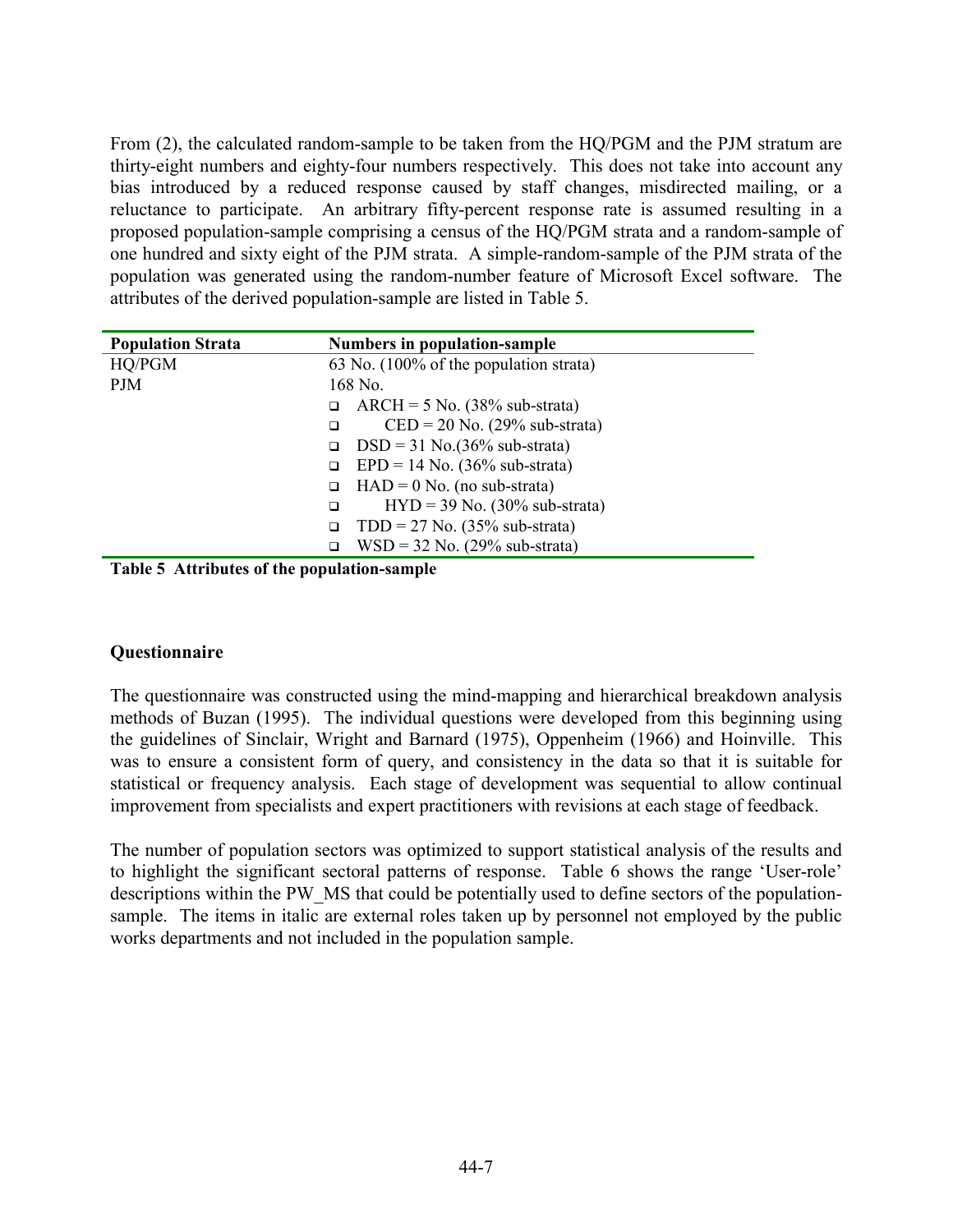| Role (abbr)     | Description                                            |
|-----------------|--------------------------------------------------------|
| <b>APJM</b>     | <b>Assistant Project Manager</b>                       |
| CD              | <b>Client Department Representative</b>                |
| <i>CLIREP</i>   | <b>Client Representative</b>                           |
| <b>DIRECTOR</b> | Director of a Works Department                         |
| EPD             | EPD [environment protection department] Representative |
| FB              | Finance Branch Representative                          |
| <b>FM</b>       | <b>Functional Manager</b>                              |
| LD              | <b>Lands Department Representative</b>                 |
| <i>PAT</i>      | <b>Project Action Team Representative</b>              |
| PB              | <b>Policy Branch Representative</b>                    |
| PC              | Prime Contractors' Representative                      |
| <b>PD</b>       | Project Director                                       |
| <b>PGM</b>      | Works Department Programme Manager                     |
| <b>PJM</b>      | Project Manager                                        |
| <b>SCR</b>      | Sub-Contractor's Representative                        |
| <b>SUPPORT</b>  | <b>General Support Person</b>                          |
| TL              | Team Leader                                            |
| WD              | Works Department Representative                        |

**Table 6 Designated project roles available from within the PW\_MS.** 

The Questionnaire is in four parts preceded by a short 'preliminaries' section that measures each respondent's participation in the delivery of PWP projects and to the extent of their first-hand use of the PW\_MS.

- Part one of the Questionnaire, measures the adequacy of the PW MS and identifies user ideas to improve it. These questions are designed to address how well the PW\_MS satisfies the traditional project control requirements of managing the project dynamics of scope, cost and time, and if there is a need for resource management within the functionality of the PW\_MS. User satisfaction with the effort involved in data capture and data entry, and the frequency for up-dating the raw data is polled. Respondents are asked to state if they get added value from the PW\_MS and whether cited major features/functions of the software should be increased, kept the same or reduced. In this manner, satisfaction with the general aspects of the PW\_MS is measured.
- Part two of the Questionnaire, measures the extent that the PW MS meets the need for a project management tool. It also asks for details of the shortfall and the redundancy in these tools. Specific attributes of the PW\_MS are identified in each question.
- Part three of the Questionnaire, measures the adequacy of the PW MS for the purposes of managing a portfolio-of-projects. It assumes that the respondent has an interest in global performance, i.e. performance of a group of projects overall. Specific multi-project attributes of the PW\_MS are addressed in each question.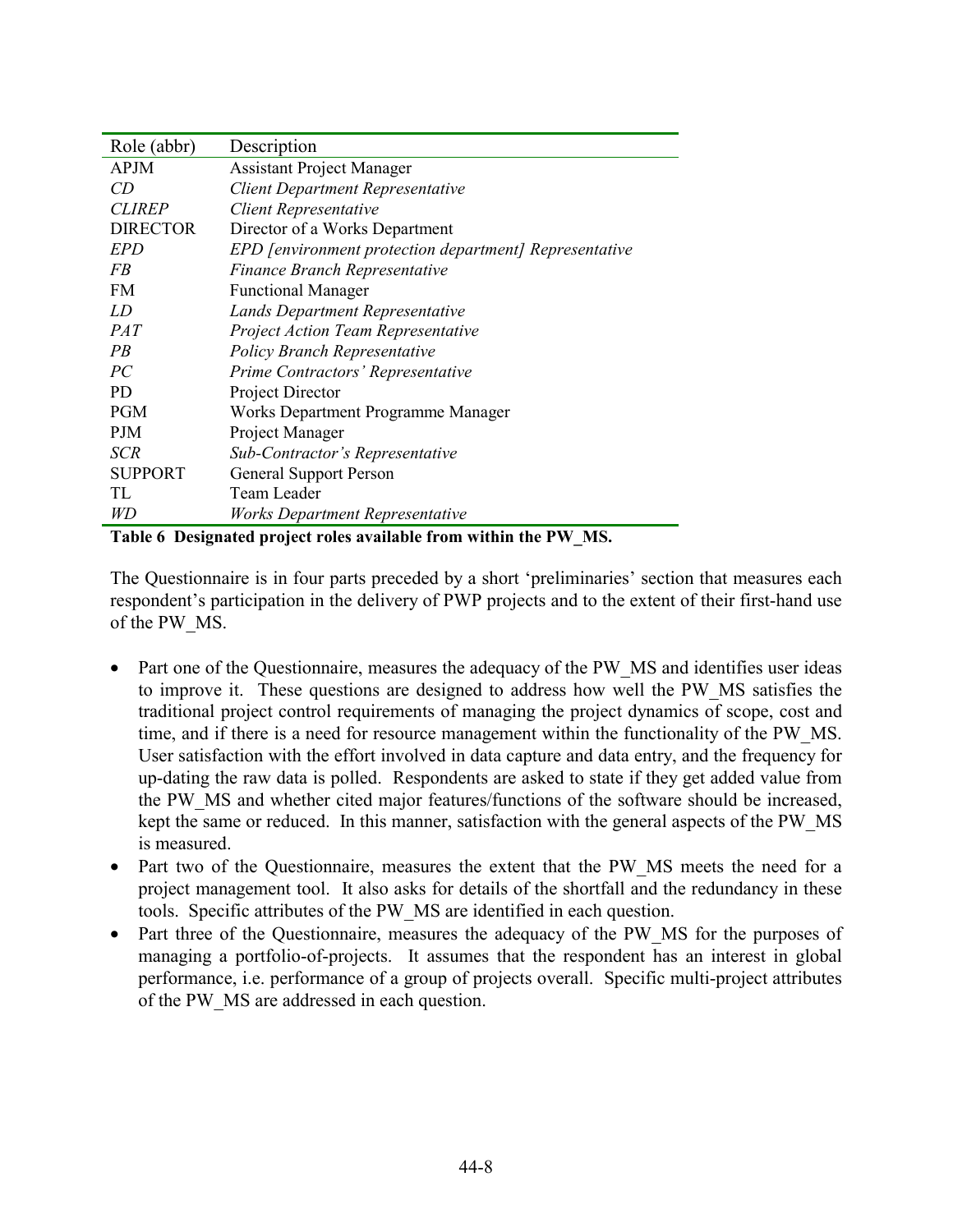• Part Four of the Questionnaire measures the extent that other IT and manual systems are used to manage PWP projects singly or within groups. This series of questions is in four parts. The first sub-division measures the use of non-PW\_MS computer-based project management functions. Respondents are asked to identify the software used for these purposes. The second sub-division measures the use of manual methods for project management. It queries the project management attributes used in the first sub-division. Respondents are also asked to state what manual records are used for these processes. The third sub-division measures the use of non-PW\_MS computer-based Management Information Systems to record/process data for the management of groups of projects. Respondents are asked to identify the IT systems used for these purposes. The fourth sub-division measures the use of manual methods to record/process data for the management of groups of projects. Respondents are asked to state the physical records that are used for these purposes.

'Tick-it' questions are used in preference to 'open-ended' questions. This ensures a consistency in the response that enables statistical analysis of the results. The 'Tick-the-box' questions are designed for a rapid response from the respondent to encourage completion of the questionnaire. To encourage participation, the questions in this questionnaire call for responses, which will broadly identify a trend rather than accurately measure a quantum. The response to the question, is, in general, either the extreme of the spectrum of answers, i.e., 'yes' or 'no', or 'keep' or 'change' with a further mid-range option such as, i.e., 'mostly' or 'sometimes'. The wording in this questionnaire is varied to suit the question, but in general, the tick-the-box options used throughout the questionnaire are designed to be consistent throughout the instrument. The marks, which are assigned to the options within each question, are weighted to represent the relative importance of the answer with a higher value assigned to a positive affirmation in favour of the PW\_MS. However, there is more mutual exclusivity in each of the possible responses. In this survey it is important to note when a respondent cannot offer an opinion because of a lack of knowledge on that topic. In these instances the code string 'na' denotes the response. Statistical methods are used to analyse the responses for each question, or the groups of questions.

The questionnaire was distributed to the population-sample on Monday, January 23, 1999. The postal distribution followed the guidance given by the Hoinville et al. The response period was three weeks. The on-going concern of the Secretary for Works to limit the imposition on the public works staff precluded the use of reminders to encourage greater participation in the survey.

#### **RESULTS**

The total rate of response achieved was sixty-five percent of the population-sample. Details are shown in Table 7 and in Table 8.

| <b>Deadline</b><br>Date | <b>Response</b> |      | <b>HQ/PGM</b><br>(portfolio managers) |      | <b>P.JM</b><br>(project managers) |      |
|-------------------------|-----------------|------|---------------------------------------|------|-----------------------------------|------|
|                         | No              | $\%$ | No                                    | $\%$ | Nο                                | $\%$ |
| Feb 16                  | 84              | 35%  | 20                                    | 28%  | 64                                | 38%  |
| Later                   | 76              | 32%  | 26                                    | 37%  | 50                                | 30%  |
| <b>Total</b>            | 160             | 67%  | 46                                    | 65%  | 114                               | 68%  |

**Table 7 Rate of response from the postal survey of PW\_MS Users.**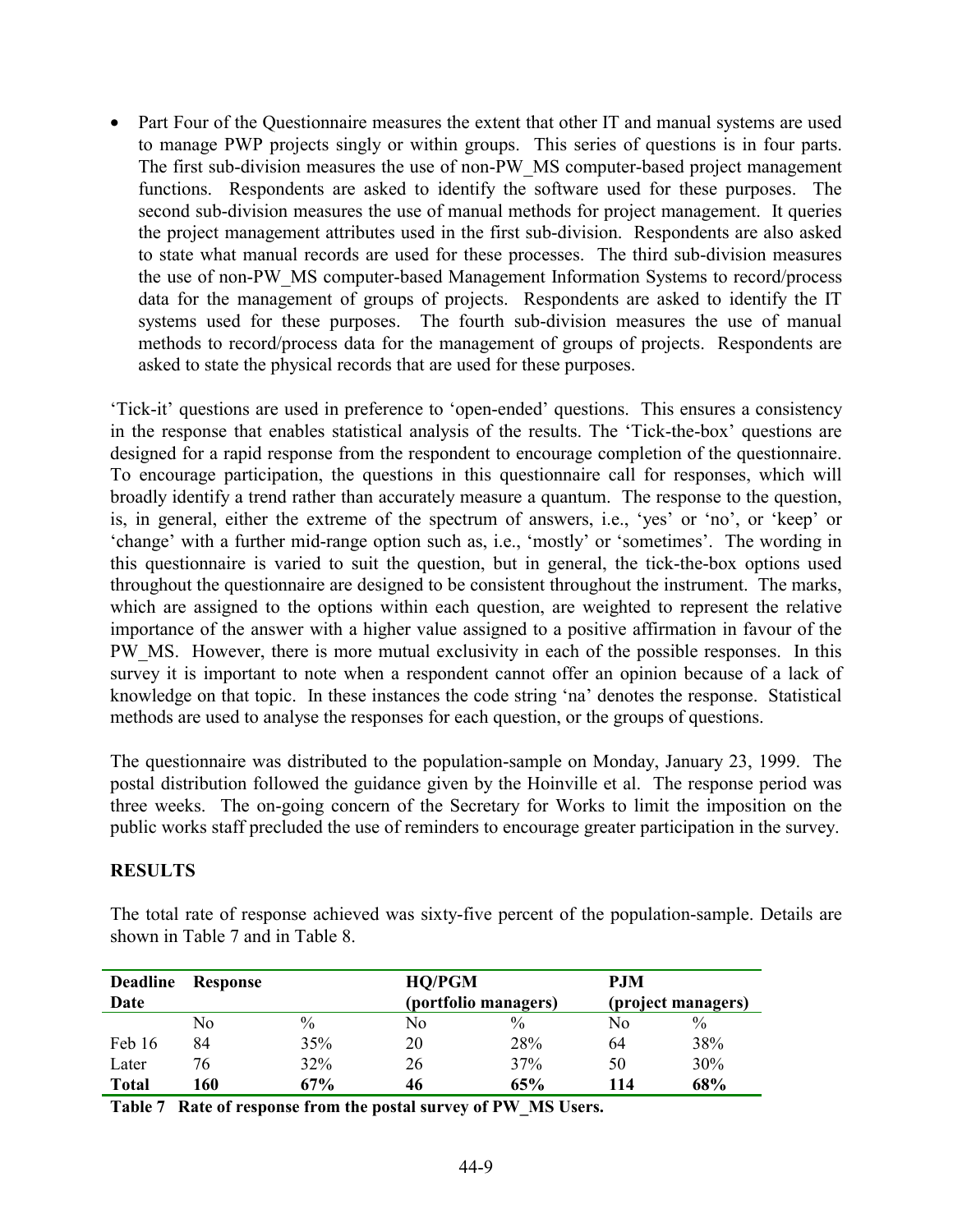The response received from the population-sample exceeded the thresholds calculated as being representative for the population.

Respondents could, if appropriate, tick the 'not used' response for the 'tick-it' questions. This measures the extent that the population does not use a feature of the PW\_MS. It is a 'nonparticipative' response whereby the respondent is not then expected to have an opinion on the efficacy of the function/feature of the PW\_MS that is being measured. Otherwise the response received for each question is 'participative' as it is based on a user's knowledge of the feature/function of the PW\_MS that is being queried. These are both evaluated as part of the analysis of the results of the postal survey.

| <b>User Class</b> | <b>Class size</b> | <b>Response Nos</b> | % of Class | <b>SumResponse</b> | <b>Response</b> |
|-------------------|-------------------|---------------------|------------|--------------------|-----------------|
|                   |                   |                     |            | Strata (Nos)       | Strata $(\% )$  |
| HQArch            | 1                 | $\boldsymbol{0}$    | $0\%$      | $HQ = 31$          | 76%             |
| <b>HQCED</b>      | 4                 | 3                   | 75%        |                    |                 |
| <b>HQDSD</b>      | 13                | 8                   | 62%        |                    |                 |
| <b>HQEPD</b>      | 4                 | 4                   | 100%       |                    |                 |
| <b>HQHAD</b>      | 2                 | 2                   | 100%       |                    |                 |
| <b>HQHYD</b>      | 3                 | 3                   | 100%       |                    |                 |
| <b>HQTDD</b>      | 8                 | 7                   | 88%        |                    |                 |
| <b>HQWSD</b>      | 7                 | 4                   | 57%%       |                    |                 |
| PGMArch           | $\overline{2}$    |                     | 50%        | $PGM = 16$         | 55%             |
| <b>PGMCED</b>     | 4                 |                     | 25%        |                    |                 |
| <b>PGMDSD</b>     | 5                 | 2                   | 40%        |                    |                 |
| <b>PGMEPD</b>     | 5                 | 2                   | 40%        |                    |                 |
| <b>PGMHYD</b>     | 9                 | 8                   | 89%        |                    |                 |
| <b>PGMTDD</b>     | 3                 |                     | 33%        |                    |                 |
| <b>PGMWSD</b>     | 1                 | 1                   | 100%       |                    |                 |
| PJMArch           | 5                 | 4                   | 80%        | $PJM = 114$        | 68%             |
| <b>PJMCED</b>     | 20                | 13                  | 65%        |                    |                 |
| <b>PJMDSD</b>     | 31                | 13                  | 42%        |                    |                 |
| <b>PJMEPD</b>     | 14                | 13                  | 93%        |                    |                 |
| <b>PJMHYD</b>     | 39                | 25                  | 64%        |                    |                 |
| <b>PJMTDD</b>     | 27                | 24                  | 89%        |                    |                 |
| <b>PJMWSD</b>     | 32                | 22                  | 69%        |                    |                 |

**Table 8 Response from the postal survey of PW\_MS Users by User class.** 

The results from the 'Preliminary' part of the postal survey of a population sample of the PW\_MS Users show

- 53% of the PW MS Users are managing five or less PWP projects;
- 45% of 'HQ and portfolio manager' strata of the User population manage ten or less PWP projects
- 54% of the user community does not personally log onto the PW MS;
- 31% of the user community uses a proxy operator
- the frequency of logging onto the PW MS is rarely at a weekly interval, it is most often at monthly interval or, to lesser degree at the obligatory quarterly interval.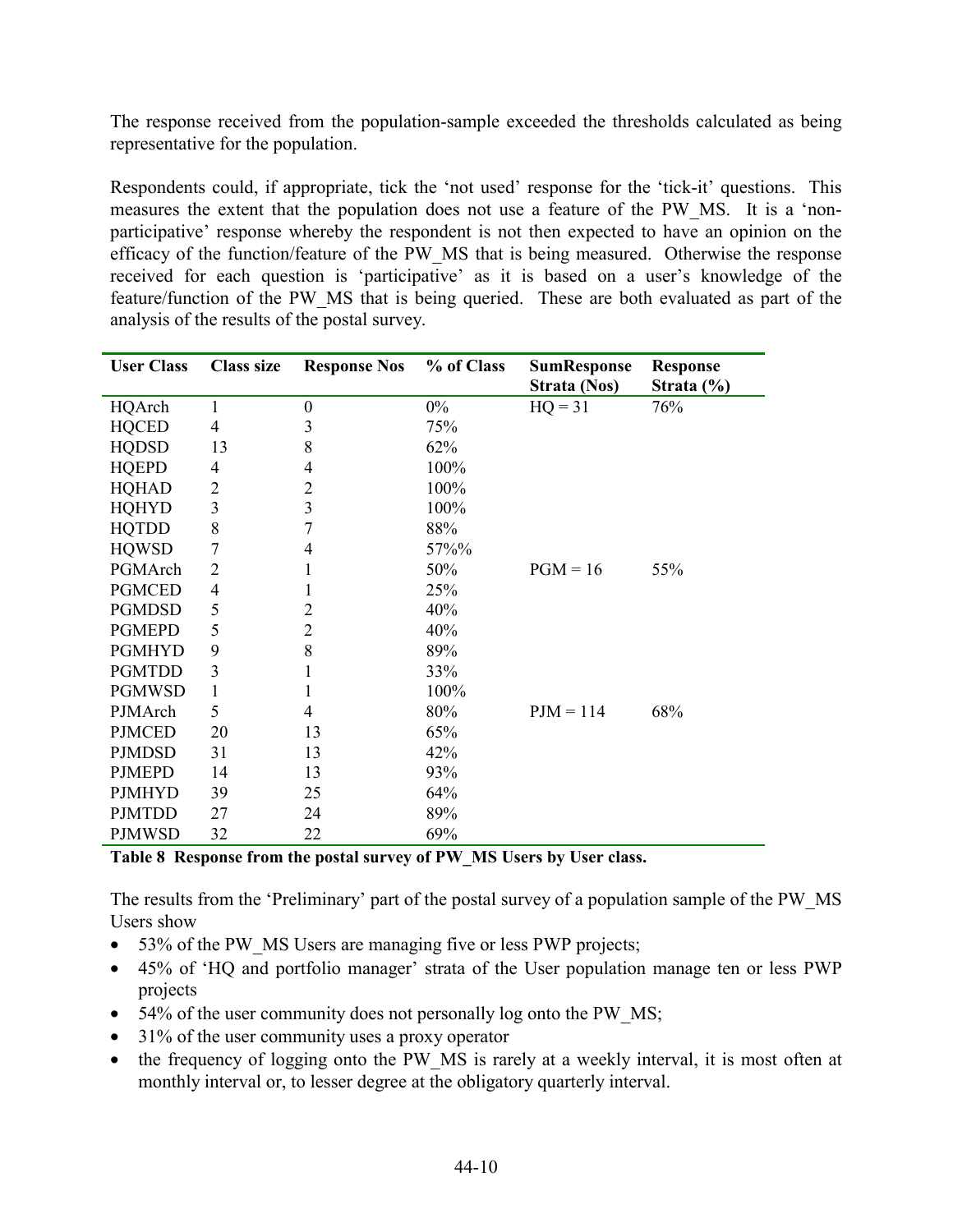The results from the analysis of Part 1 'Improving the PW\_MS' of the postal survey of a population sample of PW\_MS Users shows:

- 80% of the population sample is qualified to express an opinion about the functions/features of the PW\_MS i.e., the results represent the population of PW\_MS Users;
- There is no evidence that features/functions of the PW MS are redundant;
- The 'scope statement' and the cashflow features of the traditional project management aspect of the PW\_MS should be retained;
- The work-schedule and baseline dates feature of traditional project management within the PW MS should be changed or the requirement reduced;
- A 'staff resources' feature within the PW MS that gives data on staff resource demands, capacity, and performance is not required;
- The 'effort in data entry' to the PW MS is not satisfactory. The procedural requirement for monthly updating of the PW\_MS is not supported in general, but the 'HQ and portfolio' strata of the population sample tend towards a preference for a monthly updating of data. The frequency of updating of the data should be changed to reflect the differences between 'high impact' and other projects in the PW\_MS database. 45% of the population-sample recommend a frequency of updating at 'monthly intervals for high impact projects and quarterly intervals for the others';
- The PW MS is deemed 'sometimes useful' and that it is 'sometimes' worth keeping the data up to date;
- There is not a mandate to change or reduce the features/functions of the PW MS;
- The PW MS pre-formatted, on-screen or hardcopy reports are deemed 'useful';
- The data supplied from the PW MS are 'useful';
- The PW MS is deemed to be 'an effective, centralised, single-source of accurate PWP data/information';
- The PW MS 'is effective for the management of the groups of projects in the hierarchical breakdown structures in the WBS, OBS, FRS, and the CRS' but these are under-utilised.
- However, the response-time of the PW MS is too slow. It should as fast as using 'a standalone PC for word-processing' and it should be as easy to use 'Microsoft Excel or Lotus 123 spreadsheet software'

In overall terms, a majority of the user population deem the PW\_MS as 'sometimes' satisfactory to use, or better. Although a 24%r to 39% of the positive participative response say that it is not satisfactory to use.

The conclusion drawn from this analysis of Part 2 'Use of the PW\_MS' for management of Category C, B, and A PWP projects' of the postal survey of a population sample of PW\_MS Users shows that:

- there is no evidence that features/functions of the PW\_MS are redundant. However, many are 'severely under-utilised'.
- The 'positive participative' assessment of the user population is the 'right amount' no element of the PW\_MS was deemed inadequate or excessive to requirements.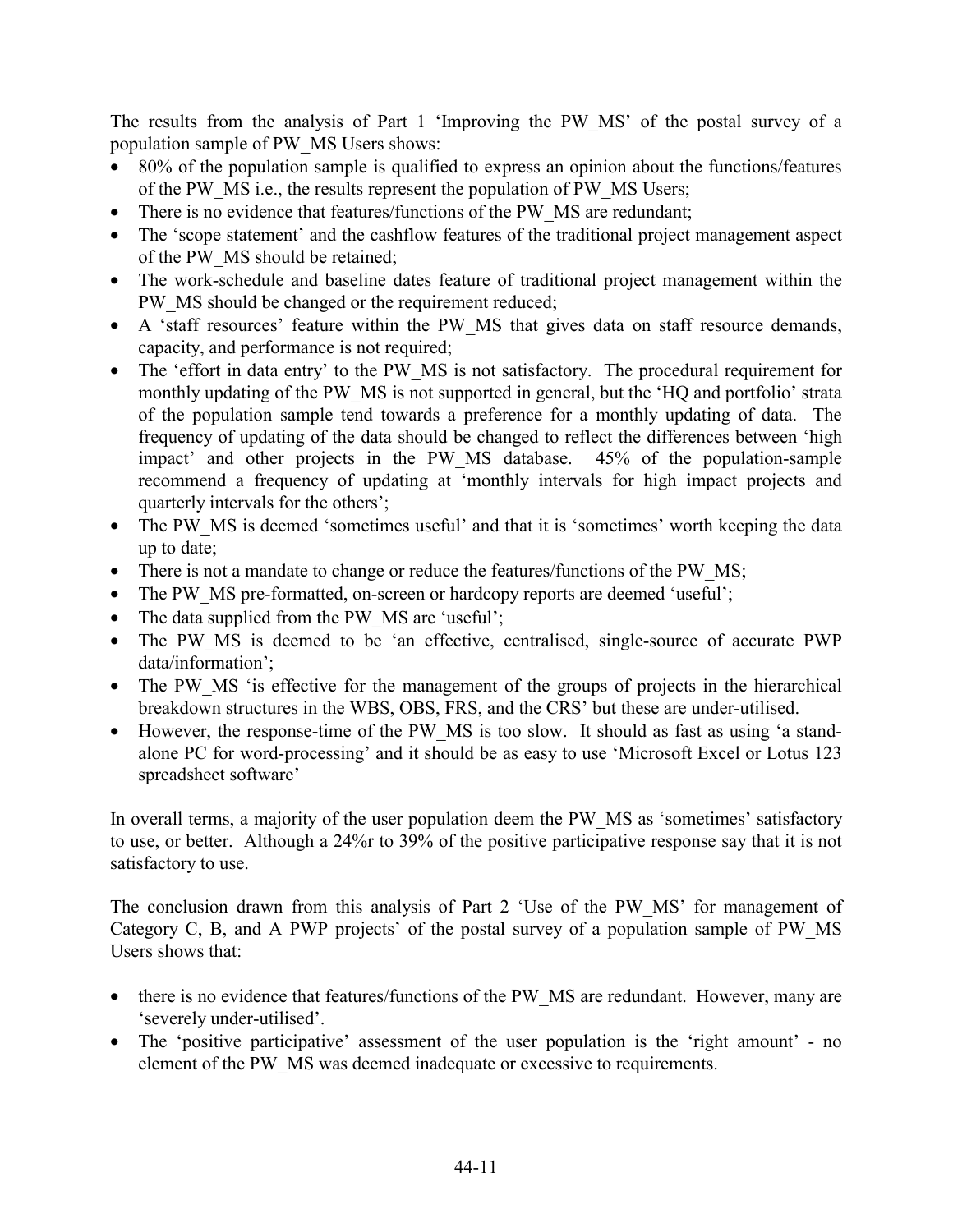The conclusion drawn from results of Part 3 'Use of the PW\_MS' in the management of *groups* of Category C, B, and A PWP projects' of the postal survey of a population sample of PW\_MS Users shows that:

- there is no evidence that features/functions of the PW MS are redundant. However, project contacts; screen traffic lights; summation information on groups of projects; cashflow performance; milestone variance; spending performance; poor performance identified; and quarterly reports diary data: group features/functions of the PW\_MS are severely underutilised. This is taken to mean that the PW\_MS is not meeting the needs of the majority of the User population for the purposes of managing more than one project.
- The data and the functionality are deemed as being the 'right amount' in all cases cited, but this is based on a 'positive participative' minority of the population sample. These results should not be taken as indicative that the cited features/functions are deemed adequate by the User Population overall.

The results from the results of Part 4 'Non-PW\_MS' methods used for the management of PWP projects of the postal survey of a population sample of PW\_MS Users shows that:

- non-PW MS computer-based systems are 'sometimes' used for the project management of PWP projects. The percent 'not used' response to these questions ranges from 22% to 46%. Of the named types of software used for these purposes, 'spreadsheet' is the most commonplace response except in the case of 'project costs' where database software is the significant response. Manual methods are also 'sometimes' used for the project management of PWP project functions cited in the questionnaire. The percent 'not used' response to these questions ranges from 22% to 44%. However, 'staff resources', and manual work scheduling/CPM for the 'HQ and portfolio manager' sub/strata, are under utilised. 'Files' are the most commonplace manual record used for this purpose.
- 49% to 72% percent of the population sample/strata state that non-PW MS computer-based systems are 'not used' for the management of groups of projects. The positive participant respondents 'sometimes' use computer-based systems for this purpose. . The named types of software: 'database, spreadsheet, or package software', are all used for this purpose. 53% to 75% percent of the population sample/strata respond that manual methods are 'not used' for the management of groups of projects. 'Files is the predominant type of records used for this purpose.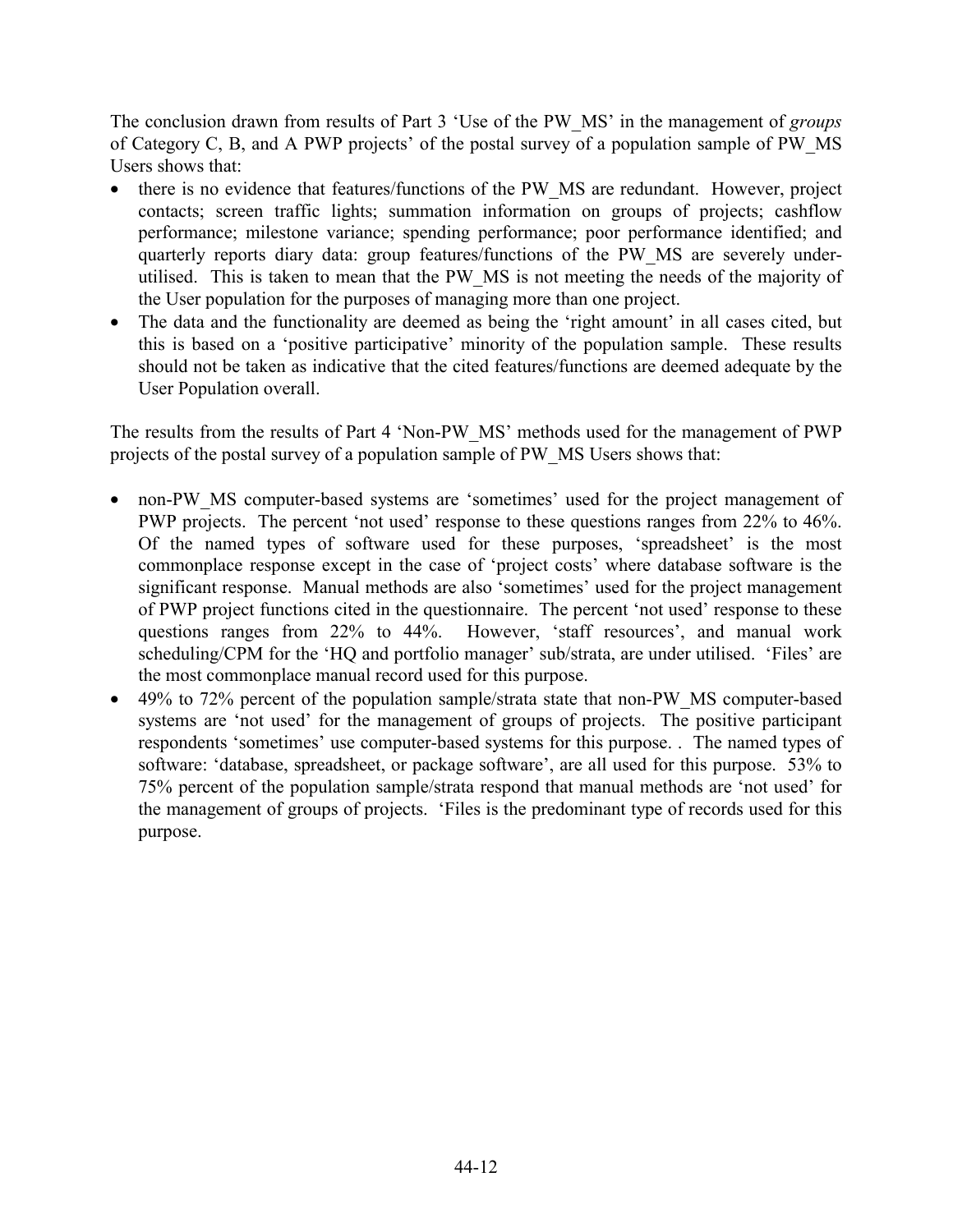# **CONCLUSION**

The overall conclusion carried forward from this postal survey of the degree of satisfaction of the public works department with the PW\_MS, are:

- a majority of the user population deem the PW MS as 'sometimes' satisfactory to use, or better. Although a 24% to 39% of the positive participative response say that it is not satisfactory to use. However, the response-time is too slow. It should as fast as using 'a stand-alone PC for word-processing' and it should be as easy to use 'Microsoft Excel or Lotus 123 spreadsheet software'
- The project management features/functions of the PW MS are not deemed by the Users to be redundant, inadequate or excessive. There is not a mandate to change or reduce the features/functions of the PW\_MS.
- The 'effort in data entry' to the PW MS is not satisfactory. The procedural requirement for monthly updating of the PW\_MS is not supported in general, but the 'HQ and portfolio' strata of the population sample tend towards a preference for a monthly updating of data. The frequency of updating of the data should be changed to reflect the differences between 'high impact' and other projects in the PW\_MS database. Forty-five percent of the populationsample recommends a frequency of updating at 'monthly intervals for high impact projects and quarterly intervals for the others'.
- The PW MS is not meeting the needs of the majority of the User population for the purposes of managing more than one project.

In this respect the PW\_MS is said to have failed User expectation for a MIS that can satisfactorily accommodate the Cleland and King proposition for project management and portfolio management serviced by the same system.